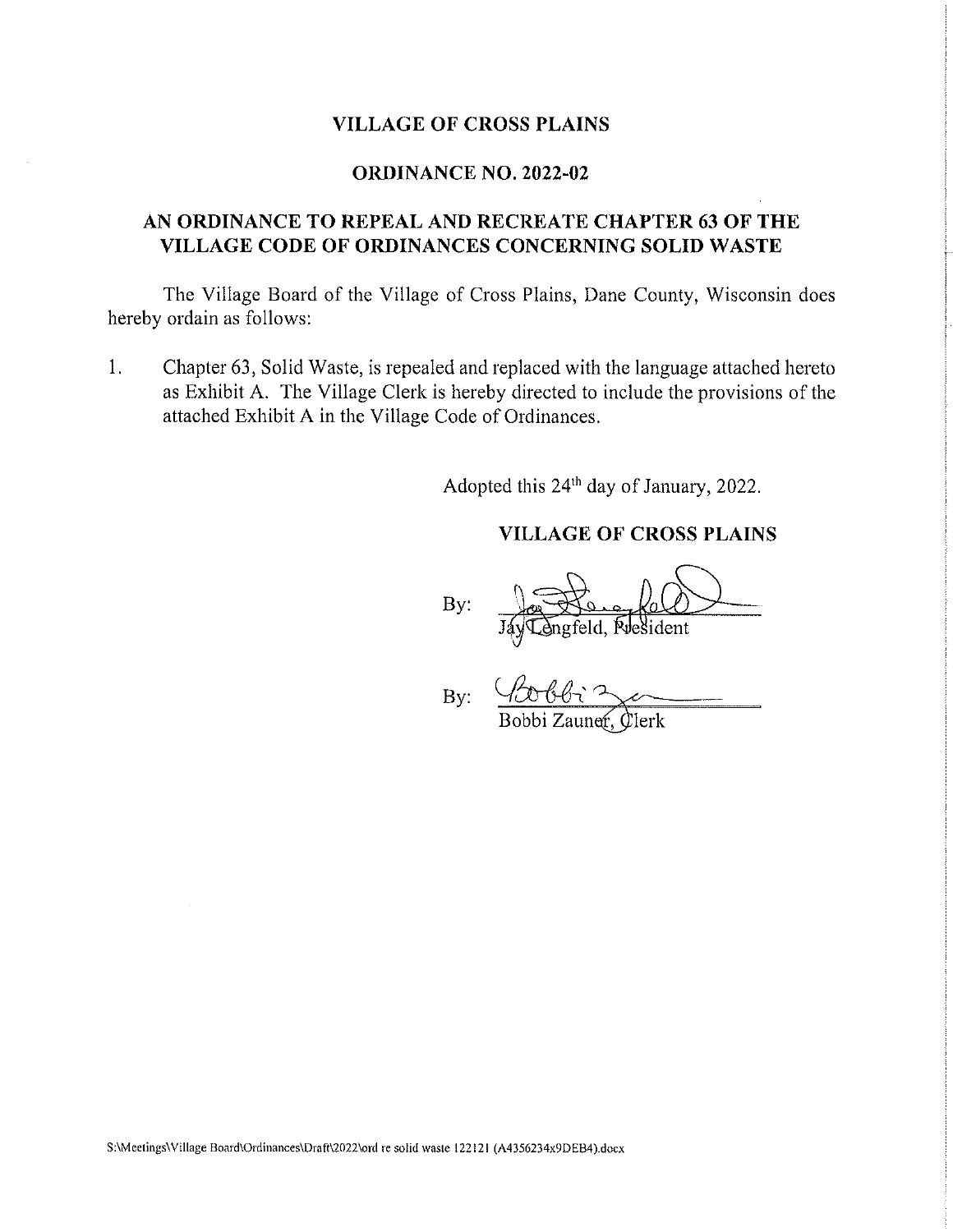### **SECTION 63.01 Findings.**

The Village of Cross Plains finds that reusable materials are currently being needlessly landfilled, and Dane County's available landfill space is rapidly disappearing. Mandatory recycling encourages conservation and reuse of certain materials, saves landfill space and prolongs the life of landfills.

#### **SECTION 63.02 Purpose.**

- **(a)** The purpose of this chapter is to require mandatory recycling in order to promote the public health, safety, prosperity and general welfare of the citizens of the Village of Cross Plains, to reduce the amount of recyclable items which are currently placed in landfills and to preserve the environment.
- **(b)** Whereas Wis. Stats. Chapter 287 entitled "Solid Waste Reduction, Recovery and Recycling" requires timely compliance with various requirements relating to landfills and incineration, it is declared to be the purpose and intent of this article to enhance and improve the environment and promote the health, safety and welfare of the village by establishing standards for the storage, collection, transport, processing, separation, recovery and disposal of garbage and recycling materials in compliance with state law

### **SECTION 63.03 Abrogation and Greater Restrictions.**

It is not intended by this chapter to repeal, abrogate, annul, impair or interfere with any existing rules, regulations, ordinances or permits previously adopted or issued pursuant to law. However, wherever this chapter imposes greater restrictions, the provisions of this chapter will govern.

#### **SECTION 63.04 Interpretation.**

In their interpretation and application, the provisions of this chapter shall be held to be the minimum requirements and shall not be deemed a limitation or repeal of any other power granted by the Wisconsin Statutes. Where any terms or requirements of this chapter may be inconsistent or conflicting, the more restrictive requirements or interpretations shall control.

### **SECTION 63.05 Applicability.**

This chapter shall apply to each owner or occupant of any business, industry, place of commerce or other place providing goods or services of any kind, and to each owner or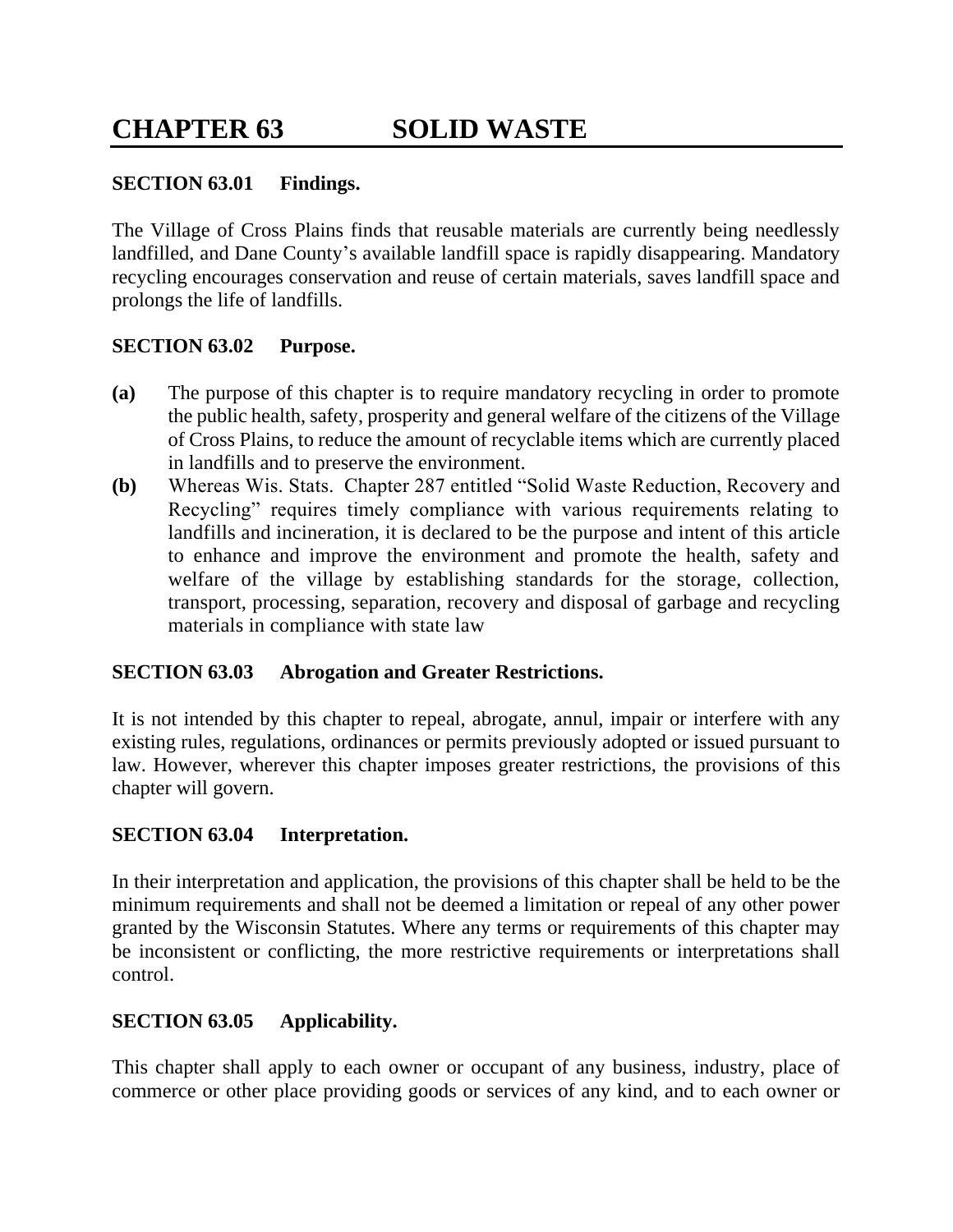occupant of any single-family residence, two-family residence or multifamily dwelling unit, and to all other covered activities within the corporate limits of the Village of Cross Plains.

### **SECTION 63.06 Definitions.**

For purposes of this chapter, the following words have the following meanings:

- **(a) Building Waste.** That portion of solid waste consisting of wastes from the repair, remodeling or reconstruction of buildings, such as lumber, roofing and sheathing scraps, rubble, broken concrete, asphalt and plaster, conduit pipe, wire insulation, and any other materials resulting from the demolition of buildings and improvements.
- **(b) Collector.** The contractor selected by the Village to collect solid waste.
- **(c) Commercial Units.** All property other than residential dwelling units and includes any trade, business, professional offices, churches, schools, service organizations, apartment buildings of five units or more, boardinghouses, motels or resorts.
- **(d) Department.** The State of Wisconsin Department of Natural Resources.
- **(e) Director.** The Village of Cross Plains Director of Public Facilities.
- **(f) E-Waste.** Shall mean discarded electrical or electronic devices which may be refurbished or scraped. E-waste include, but are not limited to; televisions, monitors, copy machines, computers, laptops, cell phones, networking equipment, VCRs, DVD players, batteries, etc.
- **(g) Garbage.** Shall mean animal and vegetable waste resulting from handling, preparation, cooking and consumption of food.
- **(h) Hazardous Waste.** Any substance or combination of substances, including any waste of a solid, semisolid, liquid or gaseous form, which may cause or significantly contribute to an increase in mortality or an increase in serious irreversible or incapacitating reversible illness or which may pose a substantial present or potential hazard to human health or the environment because of its quantity, concentration or physical, chemical or infectious characteristics. This term includes, but is not limited to, substances which are toxic, corrosive, flammable, irritants, strong sensitizers or explosives as determined by the Department.
- **(i) Newspaper.** Matter printed on newsprint but excluding books, magazines, catalogues, glossy paper or similar materials.
- **(j) Nonrecyclable Materials.** Any material other than a recyclable material and includes garbage, rubbish and other solid waste and liquid waste, including but not limited to ashes; plastic material other than the type included in recyclable materials; ceramics; broken glass of all types; blue and flat glass commonly known as "window glass"; Styrofoam; Pyrex; light bulbs; mirrors; china; waxed paper; waxed cardboard; envelopes with gummed labels; glossy paper; and any other material not defined as recyclable for purposes of this chapter, except hazardous waste.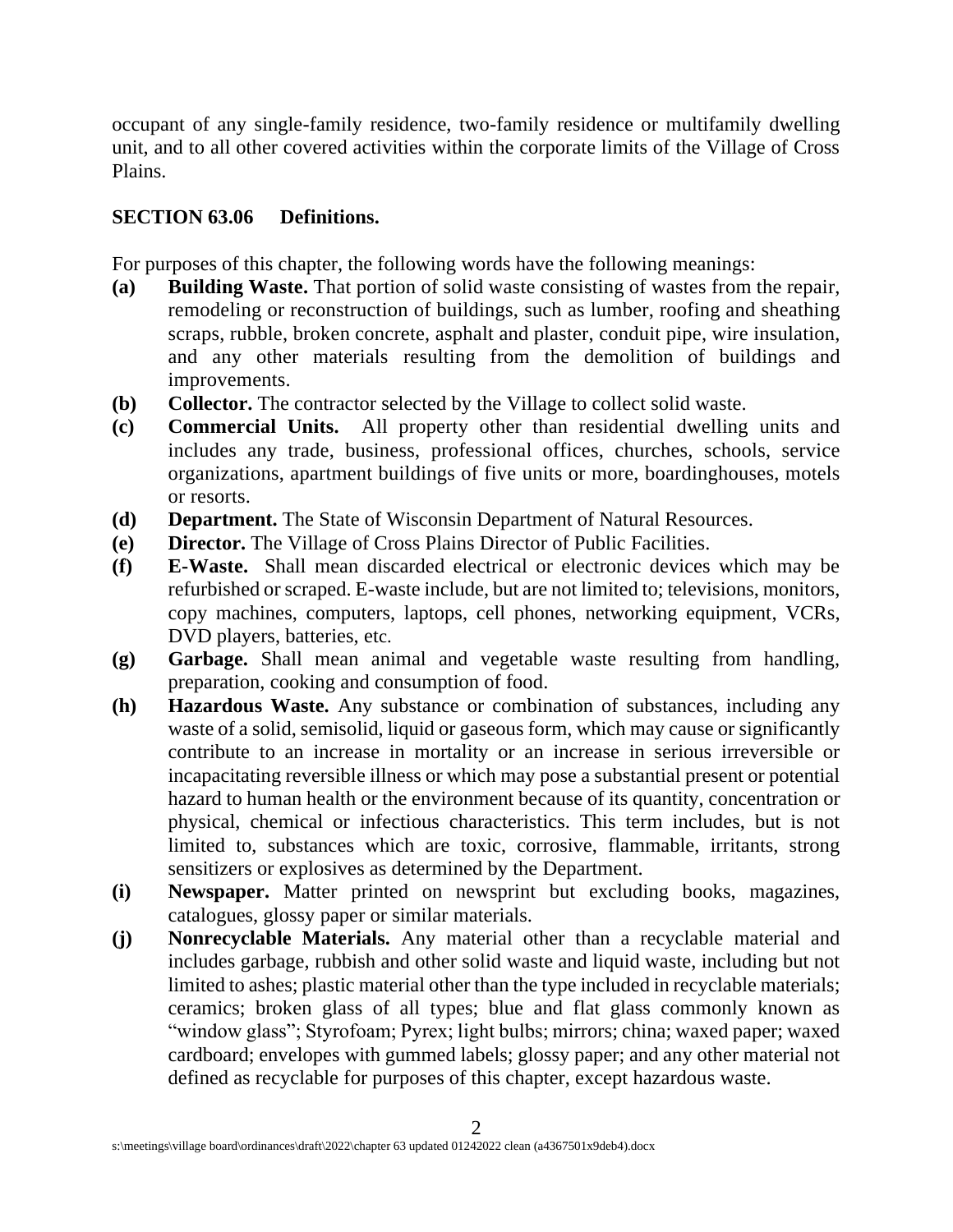- **(k) Other Paper.** All paper excluding newsprint materials markets for recycling, including recyclable magazines and office paper.
- **(l) Recyclables or Recyclable Materials.** At a minimum newspaper (ONP); corrugated cardboard and paperboard (with the exception of pizza boxes); mixed paper, including magazines, junk mail, and brown Kraft bags; chipboard; other unbleached paper products; coated paper products (i.e. – magazines and catalogs); aluminum cans; steel cans (also known as bi-metal or "tin" cans); glass bottles and jars (only after being rinsed); plastic polyethylene terephthalate (PET) containers; plastic high-density polyethylene (HDPE) containers; plastic low-density polyethylene (LDPE) containers; plastic polyprophylene (PP) containers; plastic polyvinyl chloride and (PVC) containers or any other item that may hereafter be identified, defined or classified as a mandatory recyclable material by the Department and which meets preparation standards. "Recyclable materials" shall further mean identified materials meeting preparation standards where economical markets or short-term storage is available, or other materials determined to have economical markets available.
- **(m) Recyclable Plastic.** High-density polyethylene and polyethylene terephthalate plastic containers and specifically means any plastic containers described as recyclable on the list posted and maintained at the Village Municipal Building by the Village Administrator/Clerk-Treasurer, which list is incorporated herein by reference and is subject to revision and updating at any time.
- **(n) Refuse.** All discarded and unwanted putrescible and non-putrescible household and kitchen wastes, including, but not limited to, food, food residues, and materials necessarily used for packaging, storing, preparing, and consuming same, usually defined as "garbage"; and all combustible and non-combustible waste materials resulting from the usual routine of domestic housekeeping, including, but not limited to, plastic containers not included as recyclables; crockery and other containers; cold ashes; furniture, furnishings, and fixtures; textiles and leather; dead domestic animals and domestic animal waste; toys and recreational equipment; and similar items. For the purpose of this ordinance "refuse" and "solid waste" may be used interchangeably
- **(o) Residential Dwelling Unit or Dwelling Units.** means all single-family residences, apartments up to four units, or condominium units. A single-family dwelling shall be counted as one household unit, a two-family dwelling shall be counted as two household units, etc.
- **(p) Rubbish.** Includes but is not limited to tree trunks, stumps, tree branches, brush, and other nonrecyclable materials other than garbage or yard waste.
- **(q) Scavenging.** The uncontrolled removal of materials at any point in solid waste management.
- **(r) Waste Oil.** Any contaminated petroleum-derived or synthetic oil, including but not limited to the following: engine or other mechanical lubricants, hydraulic and transmission fluid, metalworking fluid, and insulating fluid or coolant.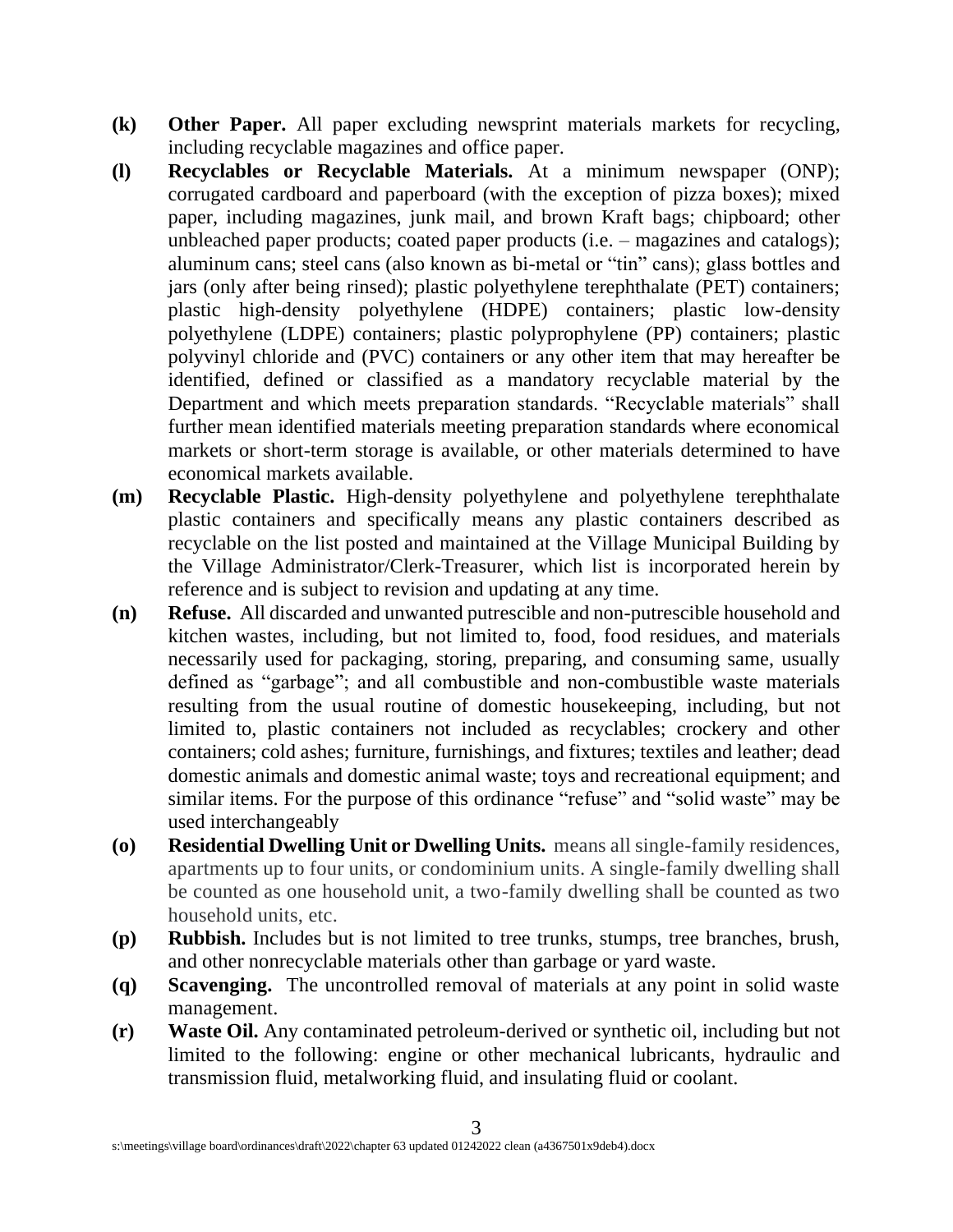- **(s) White Goods.** A residential or commercial air conditioner, clothes dryer, clothes washer, dishwasher, freezer, microwave oven, oven, refrigerator, furnace, boiler, dehumidifier, water heater, stove or any other item constituting a major appliance, or any other item that may hereafter be identified, defined or classified as a major appliance by the Department.
- **(t) Yard Waste.** Includes leaves, grass clippings, yard and garden debris, and other similar or organic materials, but does not include tree trunks, tree stumps, tree branches, brush, root systems or shrubs.

### **SECTION 63.07 Collection of Solid Waste; Handling of Yard Waste.**

- **(a) Yard Waste.**
	- **(1)** No person in the Village shall dispose of deciduous materials, such as yard waste, grass clippings and leaves, with any other refuse that may lawfully be left for curbside collection. Yard waste, such as grass clippings and leaves, may be brought to a collection site designated by the Village, if any, or composted on the property owned by the person.
	- **(2)** Brush limbs shall be piled with all cut ends facing in one direction. Tree limbs shall be eight inches in diameter or less and a maximum of ten feet in length. Tree branch clumps shall be cut narrow enough to go through an 18 inch chipper chute. Grass clippings must be taken to the recycling center, unless a Village-wide yard cleanup is being held pursuant to (5) below. Brush shall be free of dirt, roots, and not have any metal or nails.
	- **(3)** The department of public facilities allots approximately 15 minutes of work by a two-person crew for brush removal at each residence. If the estimated amount of work needed for brush removal will exceed 15 minutes, the resident or property owner will be notified by the Director of their options to remove the remaining brush.

# **(b) Other Waste.**

- **(1) Rubbish.** Rubbish will be collected by the Village only at such times and in accordance with such rules and standards as established by the Director of Public Facilities. Such rules will be posted at the Village Municipal Building and may be revised from time to time as deemed necessary by the Director of Public Facilities.
- **(2) Other Materials.** It shall be unlawful for any person to place for regular collection any of the following materials: hazardous wastes; toxic wastes; chemicals; explosives or ammunition; drain or waste oil or flammable liquids; large quantities of paint; trees and stumps; gravel and concrete; construction debris; human waste, excluding disposable diapers; major appliances (except as a major haul item and excluding a microwave oven from which the capacitor has been removed); hot ashes; tires; and holiday trees. These materials shall be disposed of in the manner prescribed by federal or state laws, or as provided herein. Materials that the Village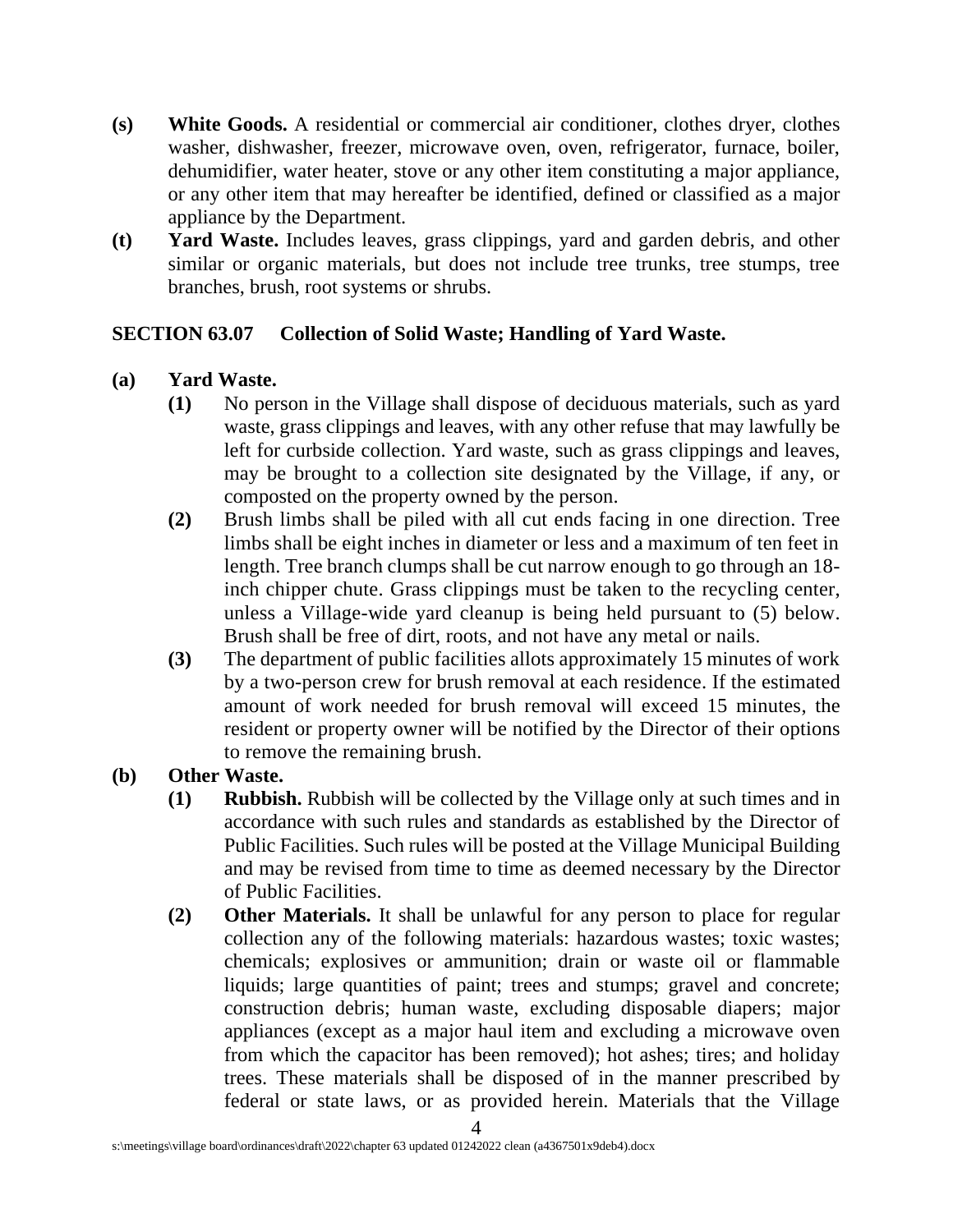collector will dispose of for a separate fee may be disposed of by special arrangement between the waste generator and said Village collector.

# **(c) Garbage and Refuse.**

- **(1)** Garbage shall be placed at curbside for collection by the Village at a time designated by the Director of Public Facilities. All garbage and other solid waste shall be stored in a nuisance and odor free condition. Litter shall not be allowed to accumulate. All toters shall be stored either indoors, or in the side yard or rear yard of a lot. No storage of solid waste toters shall be allowed in the front yard of a lot.
- **(2) Approved Containers.** The Village shall only pick up solid waste that is stored in a Village-approved toter. Each residential dwelling unit shall be provided with two toters, one for solid waste disposal and one for the collection of recyclable material. If a toter is damaged so that the toter must be replaced, the resident may obtain a new toter from the Collector for a fee of \$20.00
- **(3) Placement for Collection.** Village-approved toters shall be accessible to collection crews. Residential garbage, refuse and recyclables in approved containers shall be placed immediately behind the curb of the public street or adjacent to alleys for collection. During winter months, solid waste shall not be placed on top of a snow bank nor in the roadway. The owner or occupant shall either shovel out an area behind the curb in which to place his waste or place it in his driveway.

# **(4) Restriction on Time of Placement.**

- **a.** All toters shall be placed at the curb no earlier than 24 hours prior to the scheduled date of collection. All toters shall be removed from the curb no later than 12 hours after the date of collection.
- **b.** All toters tagged in violation of this section shall be removed from the curbside collection point within 12 hours after the regular collection time.
- **c.** Village employees or employees of licensed collectors shall not enter any structures to remove garbage or refuse or to pick up white goods.
- **d.** White goods shall not be placed at the curb until arrangements have been made with the Collector or other private contractor for pickup and may not remain at the curb longer than 24 hours.

# **(5) Collection Schedule.**

- **a.** The designation of the days of garbage collection shall be made by the Director, and such information shall be advertised. Unless hardship is shown, caused by extreme weather conditions or other hazardous situations, garbage shall be collected from all residential dwelling units weekly.
- **b.** The owner or occupant of a new residential dwelling unit shall notify the village clerk that collection of garbage from such place is required.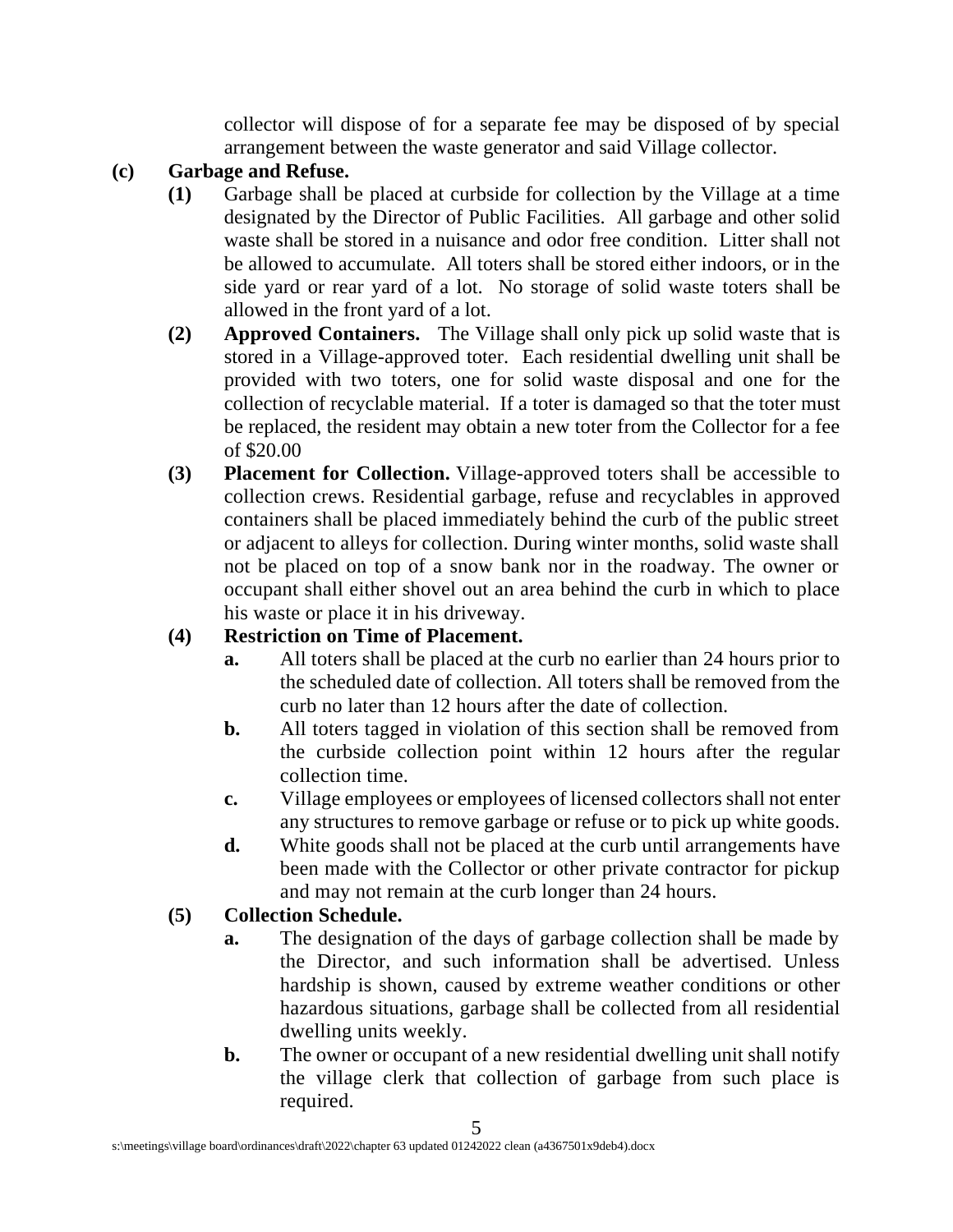**(6) Collection and Disposal of Garbage and Recyclables Other than by Village.** Garbage and recyclables not collected by the village, its residents, its agents, employees or contractors, may be collected and disposed of by private haulers. All vehicles used to transport garbage and recyclables shall be provided with equipment to prevent garbage and recyclables from blowing out of, falling from or otherwise escaping from such vehicle. All haulers shall comply with all applicable local ordinances, and state and federal rules and regulations.

### **SECTION 63.08 Separation and Placement of Recyclable Materials.**

- **(a) All Recyclable Materials Shall be Separated from Other Nonrecyclable Garbage and Refuse.** Recyclable materials shall be left for collection by the Village's authorized collector/hauler by placing all recyclable materials in the recycling containers provided by the Village or the Village's authorized collection service. All recyclable materials shall be well drained and clean. The containers for recyclable materials may consist of any securely closing watertight toter No containers shall exceed 95 gallons when full. Recyclable materials shall include:
	- **(1) Glass.** Brown glass, green glass and clear glass shall be empty, rinsed, clean and unbroken and have metal caps removed.
	- **(2) Cans.** All aluminum, tin, steel, copper and other metal cans shall be empty and rinsed and have labels removed (with ends removed and flattened where possible), except that aerosol, paint and oil cans may not be recycled.
	- **(3) Plastic Containers.** Plastic containers shall be rinsed and have any metal or plastic rings/caps removed..
	- **(4) Corrugated Cardboard.** Corrugated cardboard shall be flattened, empty, free of food debris and placed inside the recycling container for collection. Waxed cardboard may not be recycled.
	- **(5) Newspaper.** All newspaper shall be placed in the container for collection.
	- **(6) Aluminum.** All products made of aluminum, including aluminum cans, foils, wrappers, pie pans, and containers for prepared dinners or other foods, screen frames, and lawn chairs, shall be clean and placed in the container.
	- **(7) Magazines.** Magazines shall be place in the container for collection.
	- **(8)** Additional preparation standards may be provided by notice to generators of waste or collectors/haulers or by amendment to this subsection when other materials become recyclable dependent upon available economic markets. Additional items required to be recycled by federal or state law shall be deemed to be included in this chapter and recyclable hereunder.
- **(b) Containers at Multifamily Dwellings (4+units).** Owners of multifamily dwellings shall provide containers for the disposal of recyclable materials in one of the following ways: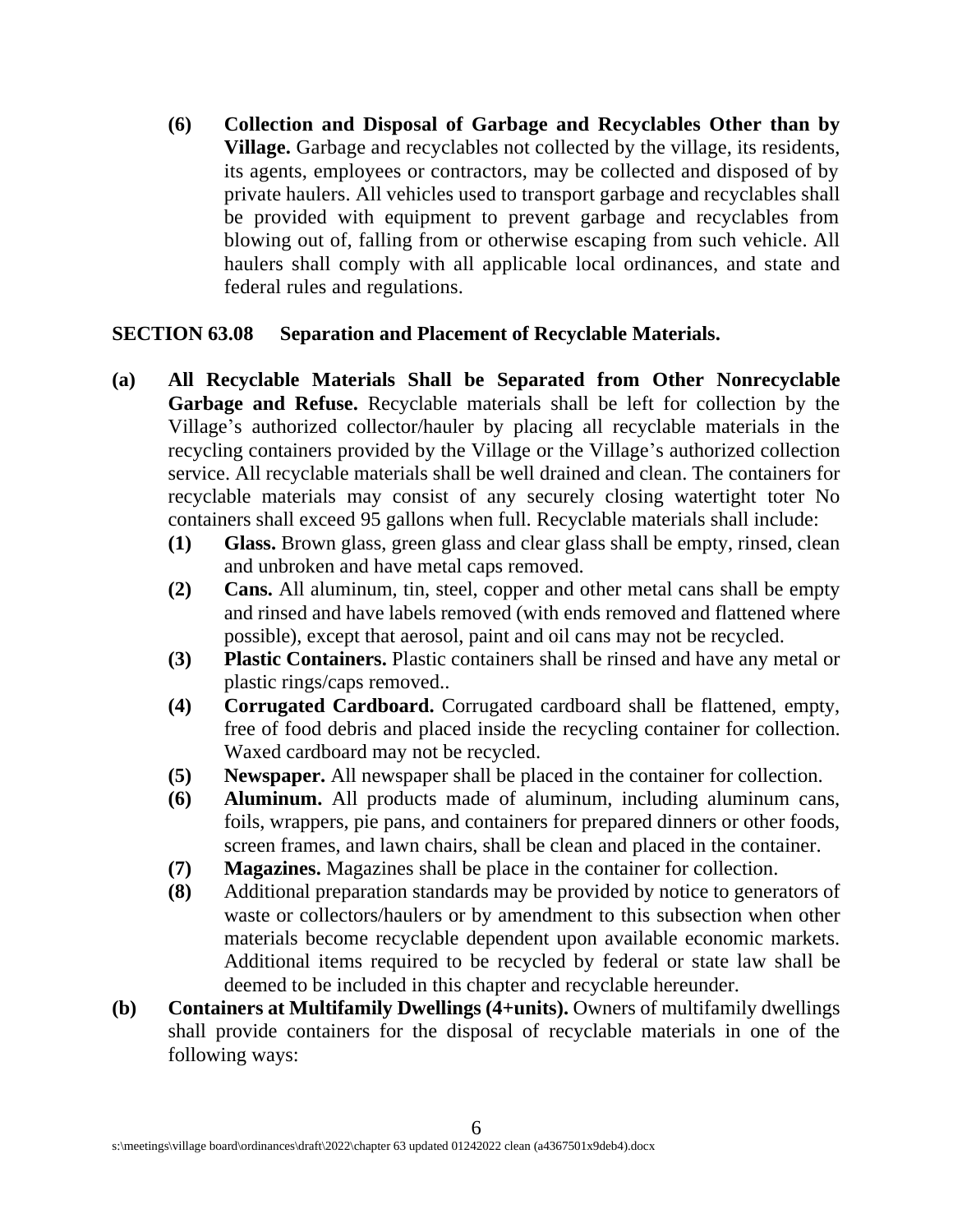- **(1) Container for Each Unit.** One container for glass, for aluminum and ferrous cans and for plastic materials shall be provided for each residential dwelling unit.
- **(2) Containers for Common Use.** At least two separate and adequately sized containers, one for corrugated cardboard bundles and newspaper bundles and one for other recyclable materials, shall be provided for the common use of all residents of the multifamily dwelling.
- **(3) Newspaper and Corrugated Cardboard.** Although corrugated cardboard and newspaper may be placed in the same container, they must be separately bundled or packaged.
- **(4) Owner's Responsibility.** The containers must be clearly designated and marked and must be maintained by the owners of the multifamily dwellings in a clean and safe condition. The owners of multifamily dwellings shall notify residents at the time they first occupy the unit and on a semiannual basis thereafter that recyclable materials must be placed in the containers provided. The owners of multifamily dwellings shall take such steps as necessary to assure that their residents comply with the recycling requirements of this chapter. An owner of a multifamily dwelling who fails to obtain and assure his residents' compliance with the requirements of this chapter shall be considered in violation of this chapter.
- **(c) Containers at Commercial, Retail, Industrial, Institutional and Governmental Facilities.** The owners of commercial, retail, industrial, institutional and governmental facilities shall provide adequately sized and marked containers for the separate disposal of all recyclable materials. At least one container shall be provided for corrugated cardboard, newspaper, magazines and office paper and one for other recyclable materials. At least annually the owners shall notify all occupants, employees, agents, patrons, customers or other users of the facilities of the Village and county recycling requirements.

### **SECTION 63.09 Collection Schedule, Standards and Locations.**

The Director of Public Facilities shall annually establish a schedule for waste collection. The Director of Public Facilities may vary from or modify the schedule at any time as necessary. The Director of Public Facilities shall also establish and post rules and standards for the collection of certain items and may modify these rules as necessary. The Village Clerk shall publish the collection schedule at least once in the spring and fall of each year and, in addition, at any time when the collection schedule is modified. Village collection of waste will be made at curbside only. However, the Director of Public Facilities may authorize a pickup location other than curbside upon request by the owner or occupant of the premises. No items or materials shall be placed at curbside for Village pickup sooner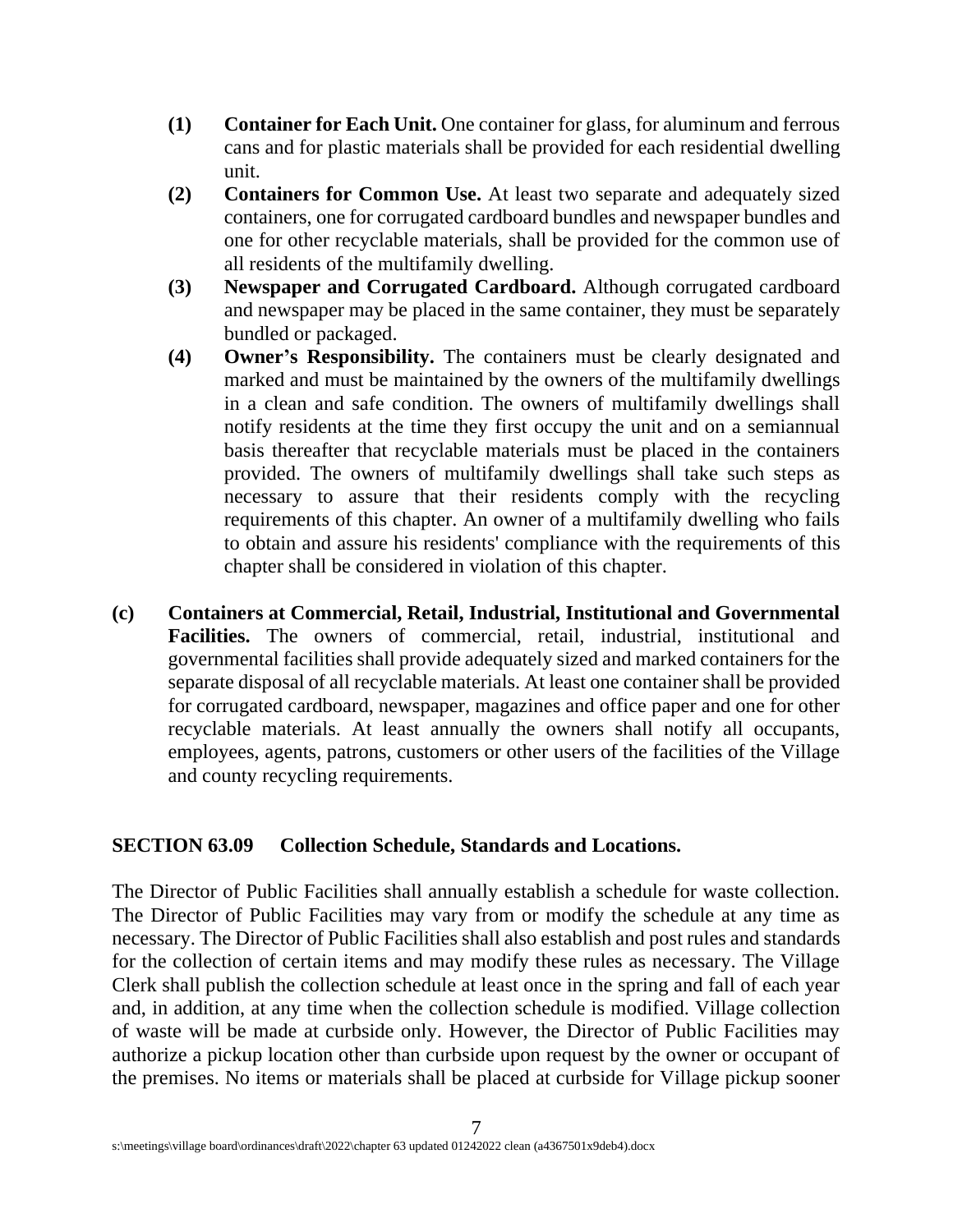than 24 hours prior to the scheduled collection times as designated by the Village, and containers shall not remain at the curb line longer than 12 hours after the scheduled pickup.

### **SECTION 63.10 Ownership of Recyclable Materials.**

- **(a)** All recyclable materials placed out for collection as provided for in this chapter shall, upon such placement, became the property of the Village or the Village's authorized agent.
- **(b)** Only persons authorized by the Village to collect recyclable materials shall take them from any premises where they have been placed out for Village collection.

### **SECTION 63.11 Authority of Director of Public Facilities.**

- **(a)** The Director of Public Facilities shall be responsible for the initial enforcement of this chapter.
- **(b)** The Director of Public Facilities shall prepare rules and standards as necessary for the implementation of this chapter.
- **(c)** From time to time, as appropriate, the Director of Public Facilities shall prepare and distribute information to the Village residents regarding recycling or the requirements of this chapter.

### **SECTION 63.12 Materials Not to be Placed or Picked Up.**

No person shall place for pickup, nor shall the collector or the Village pick up, any of the following materials:

- **(a)** Materials that do not comply with one or more of the requirements of this chapter or do not comply with rules or standards established by the Director of Public Facilities.
- **(b)** Yard waste.
- **(c)** Garbage or rubbish substantially in excess of one cubic yard of material per week unless greater amounts are authorized in writing by the Village or the Village's authorized agent for collection.
- **(d)** Any hazardous substances, unless the Director of Public Facilities specifically authorizes such disposal and/or collection.

### **SECTION 63.13 Prohibited Activities and Non-collectible Materials.**

**(a) Improper Transportation.** No person shall transport any garbage in any vehicle that permits the contents to blow, sift, leak or fall from the vehicle. If spillage does occur, the collection crew shall immediately return spilled materials to the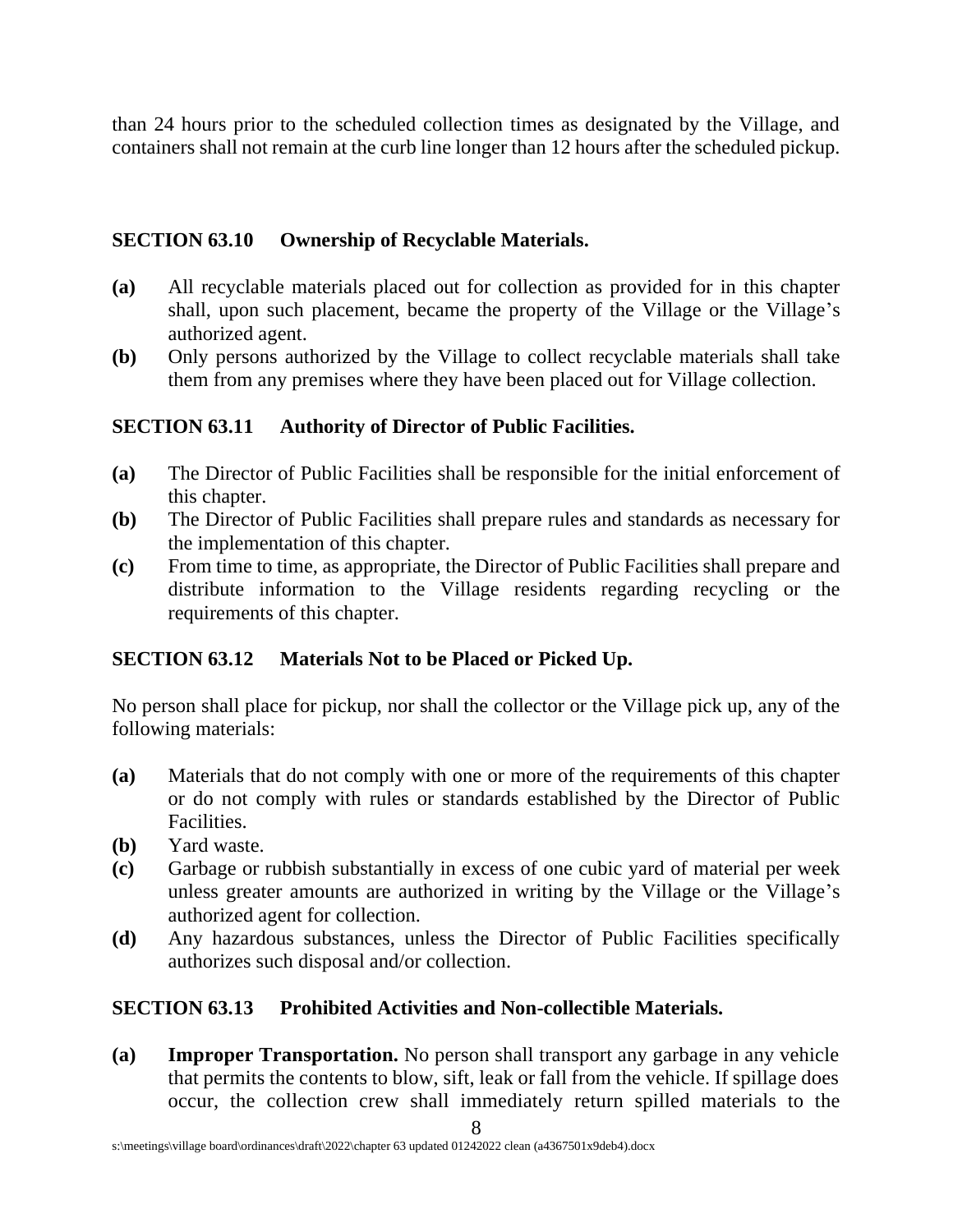collection vehicle and shall properly clean or have cleaned the area. Collection vehicles shall be cleaned frequently to prevent nuisances and insect breeding and shall be maintained in good repair.

- **(b) Scavenging.** No person shall scavenge any garbage placed for collection.
- **(c) Private Dumps.** No person shall use or operate a dump.
- **(d) Non-collectible Materials.** No person shall place for collection any of the following wastes, unless by the parameters prescribed in Section 63.07(b)(2):
	- **(1)** Hazardous waste.
	- **(2)** Drain or waste oil or flammable liquids.
	- **(3)** Tires.
	- **(4)** Wet, undrained and unwrapped kitchen garbage or offal.
	- **(5)** Building and demolition waste.
	- **(6)** Any mattress, sofa, upholstered chair or other furniture.
	- **(7)** Electronic waste.
- **(e) Depositing on Property of Another.** No person shall deposit, throw or place any garbage on or within any public street, alley, park, sidewalk or other public place or within or upon any private property or premises whether owned, kept or controlled by such person or not, unless permission is obtained from the property owner.

### **SECTION 63.14 Garbage, Refuse or Recyclables from Outside the Village.**

No person shall place, deposit or cause to be deposited for collection any garbage, refuse or recyclables not generated within the corporate limits of the Village.

### **SECTION 63.15 Mandatory Recycling Requirements - Residential Units.**

- **(a) Recyclables Prohibited from Garbage.** Recyclables are prohibited from being commingled in solid waste toters and shall be handled separately and in compliance with this section.
- **(b) Preparation of Recyclables.** All containers are to be rinsed clean and all caps, covers and rings removed.
- **(c) Transporting.** Recyclables shall be transported in a manner that prevents escape of materials. Any escaping materials shall be immediately picked up by the person transporting them. The transporting of all recyclable materials shall comply with all local ordinances, and state and federal rules and regulations.

# **SECTION 63.16 Same - Commercial Units.**

The owner or designated agent of properties containing five or more dwelling units and owners or designated agents of nonresidential facilities and properties shall carry out the following:

**(a)** Provide adequate, separate containers for recyclables.